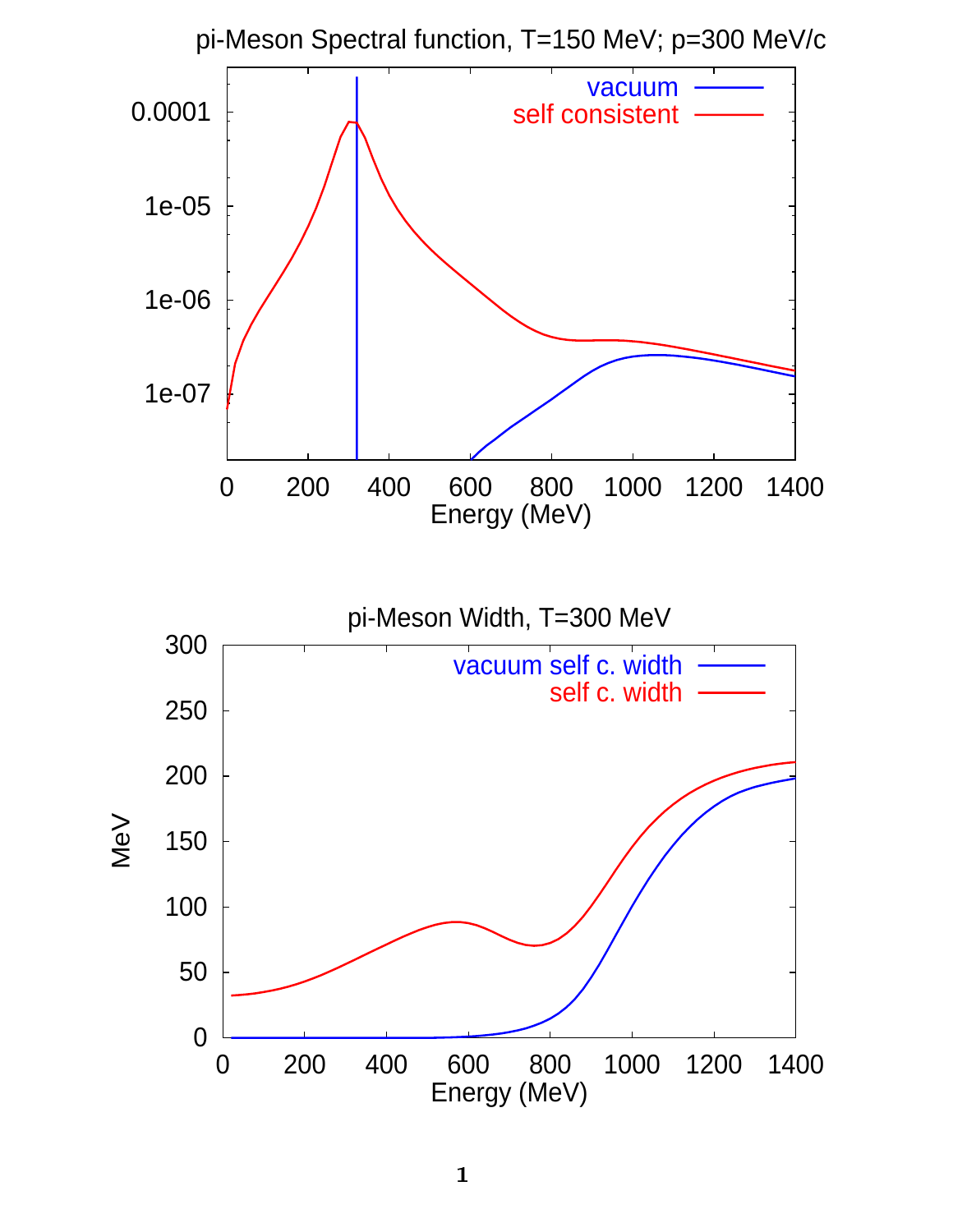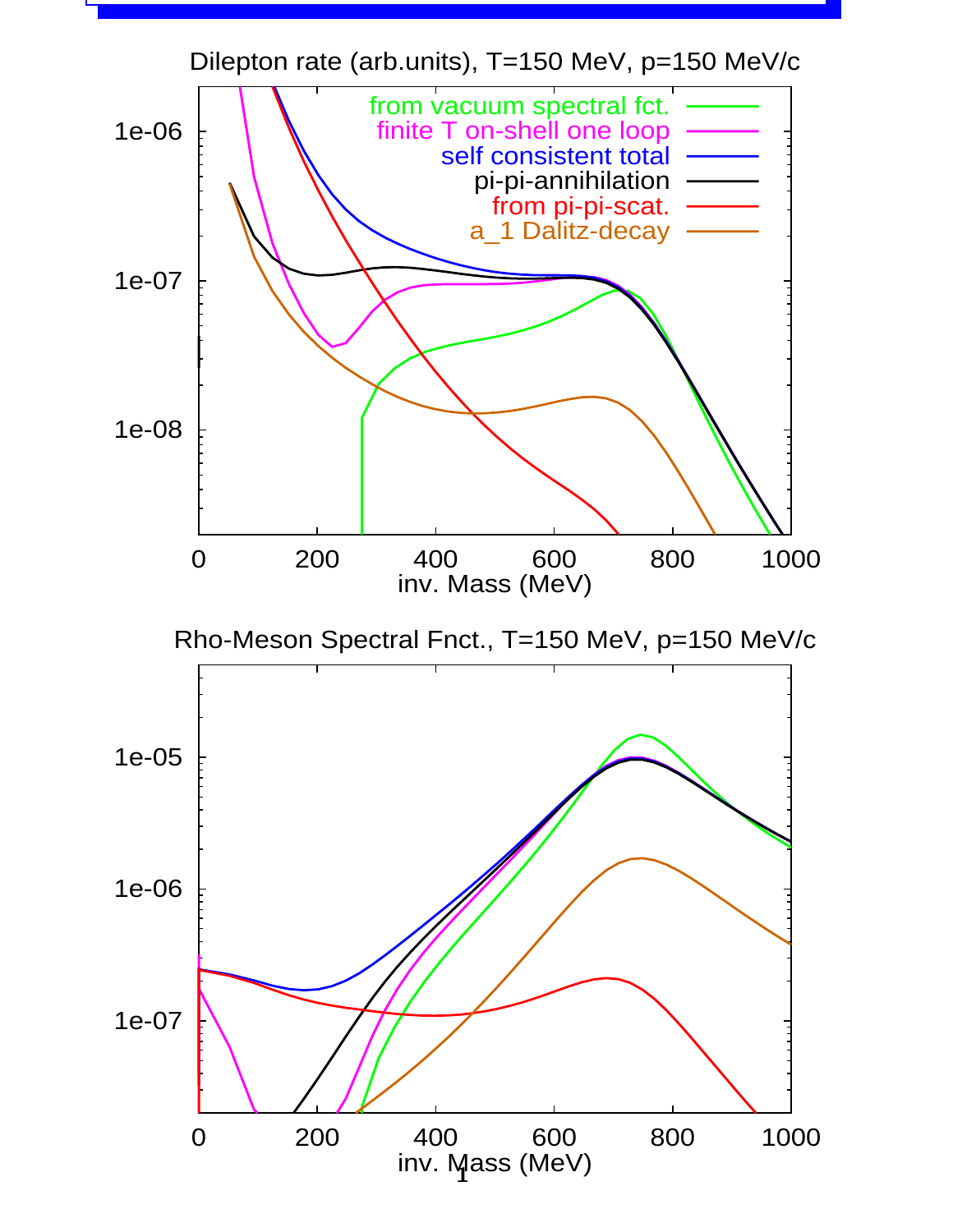Dilepton rate (arb.units), T=150 MeV, p=150 MeV/c



Rho-Meson Spectral Fnct., T=150 MeV, p=150 MeV/c

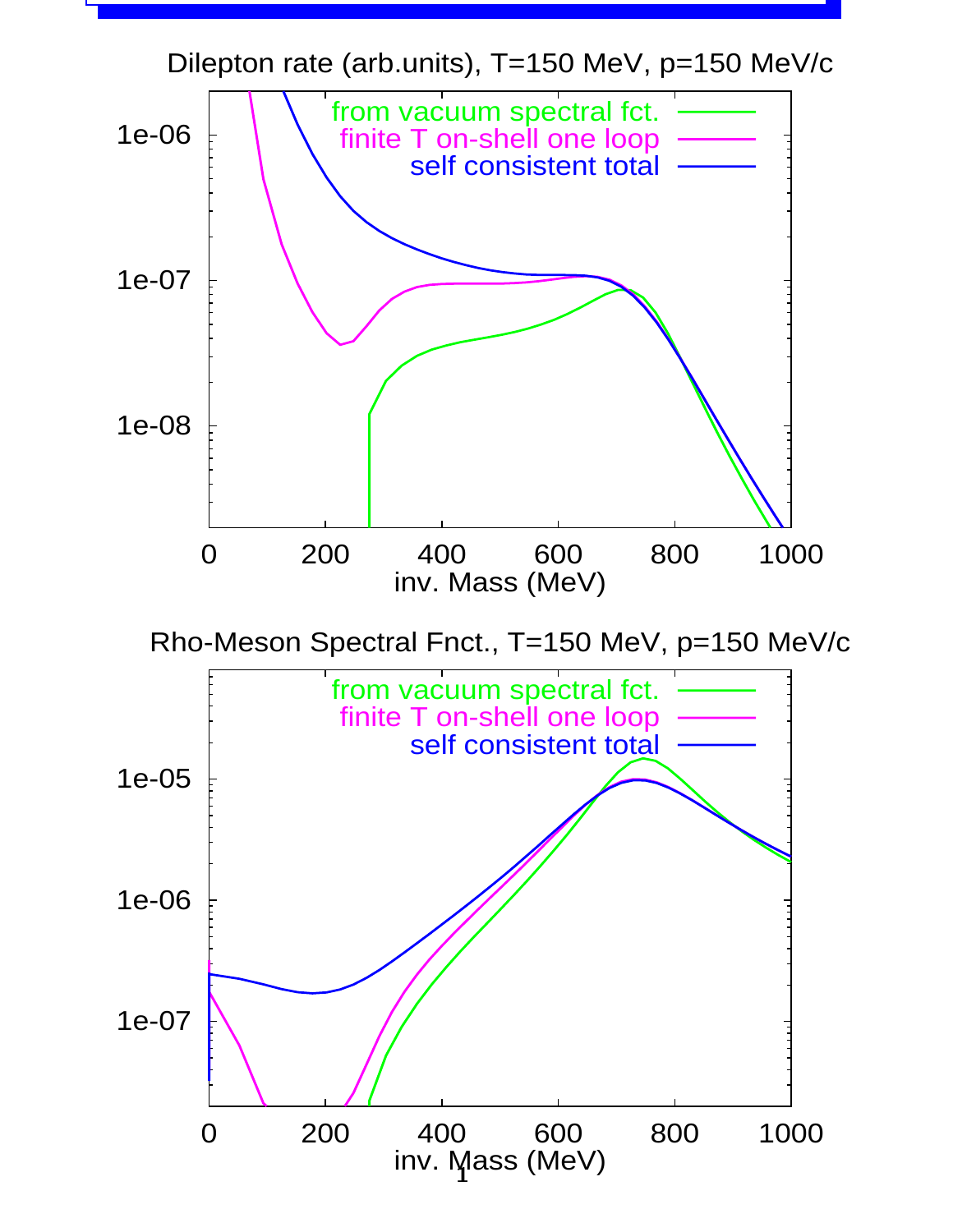Dilepton rate (arb.units), T=150 MeV, p=150 MeV/c



Rho-Meson Spectral Fnct., T=150 MeV, p=150 MeV/c

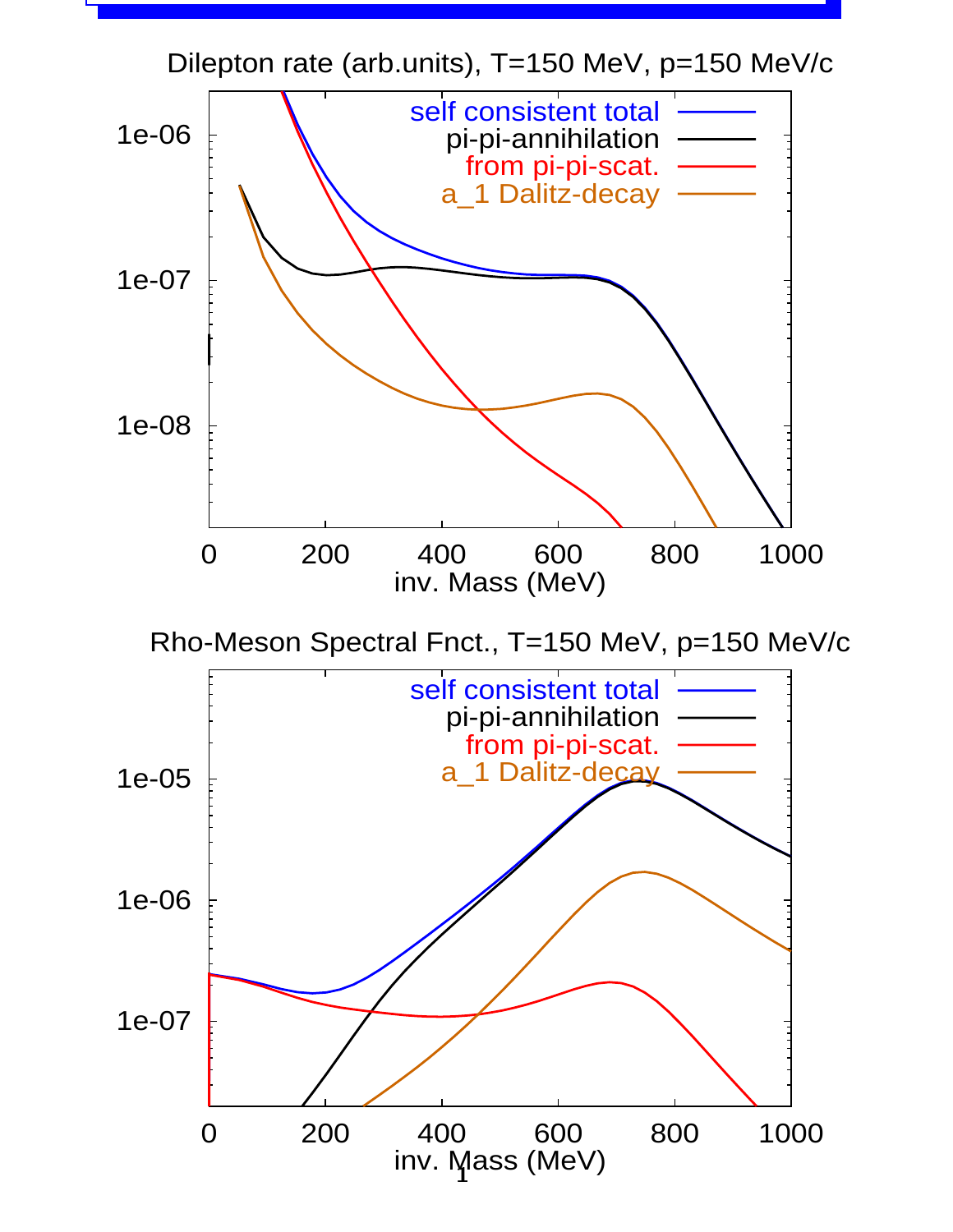##